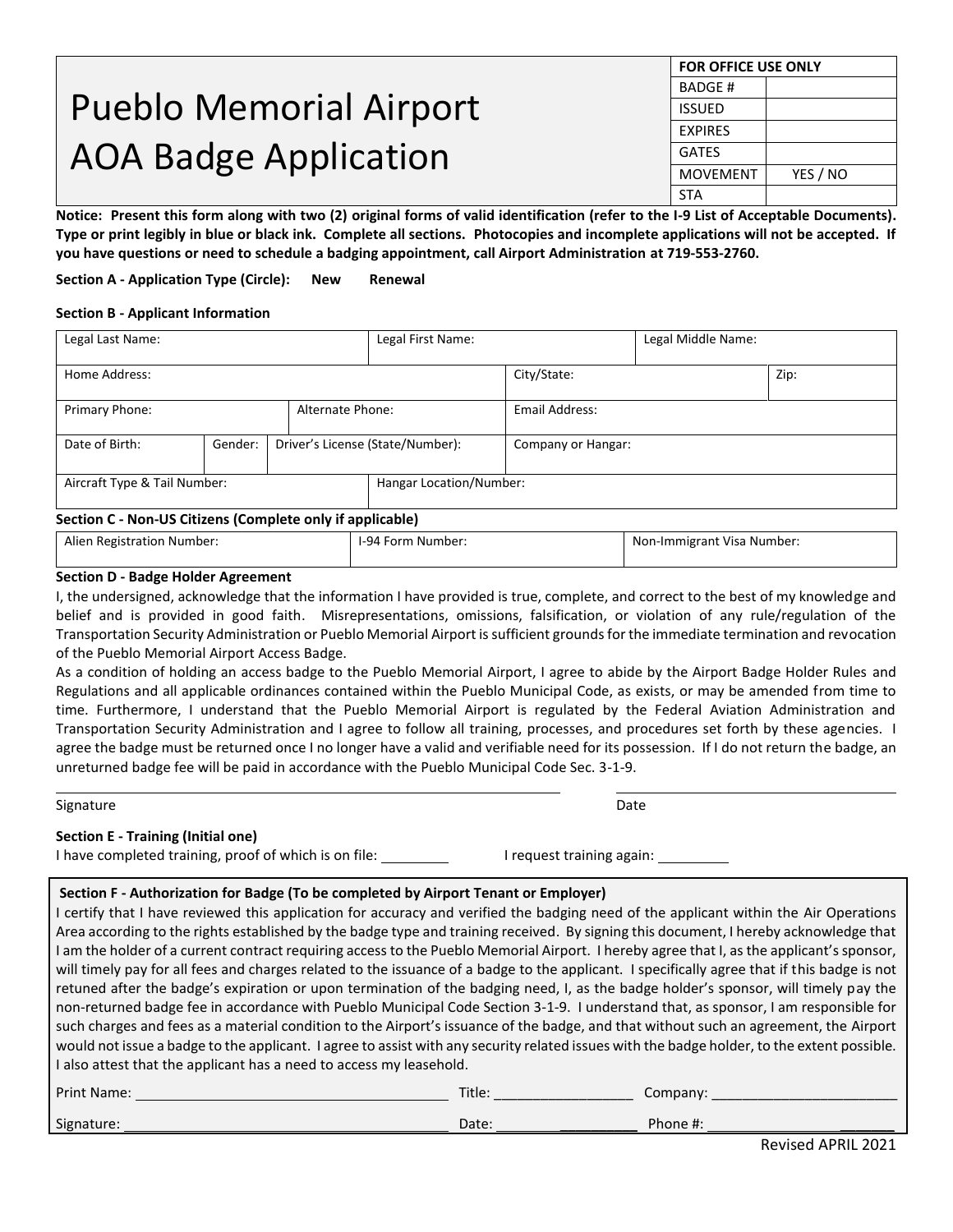#### **Pueblo Memorial Airport Air Operations Area Rules and Regulations**

As a holder of a Pueblo Memorial Airport Access Badge, with the risk of losing access privileges, I agree to the following:

- 1. I will not let anyone else use my badge.
- 2. My badge is the property of the City of Pueblo and must be returned within 10 business days when I no longer have a need to possess a badge. Unreturned badges will incur a fee under Pueblo Municipal Code.
- 3. Lost or stolen badges must be reported immediately.
- 4. I will safeguard my badge against loss or theft.
- 5. I will ensure that all gates and doors that require a badge, cipher or key, close and lock after access. I will call Airport Operations and stay with the door or gate if it will not secure.
- 6. My badge will always be readily available for presentation while I am within the Air Operations Area (AOA) of the Pueblo Memorial Airport. I agree to present my badge when asked.
- 7. Access to the Sterile Area is limited to Sterile Area Access Badge holders or by escort only. Badges must always be displayed in the Sterile Area.
- 8. Badges must not be mutilated, altered, or tampered. Damaged badges should be returned to Airport Administration.
- 9. I agree to challenge anyone not displaying a badge within the Airport Operations Area to prevent unauthorized people from accessing the AOA. The Airport Operations Department must be contacted if a person cannot present their badge.
- 10. I agree to keep all parties escorted by me in line of sight until they are escorted out of the Airport Operations Area.
- 11. Access badge holders agree to proceed through vehicle gates one at a time.

#### **By Signing below, I agree to follow all the rules and regulations above.**

| Signature                        | Date                                     |
|----------------------------------|------------------------------------------|
|                                  | <b>Department of Aviation Use Only</b>   |
| Badge Type: Sterile              | <b>TRAINING DATES</b>                    |
| Movement Area Privileges: Y/N    |                                          |
| Gate Access: Y/N Key Issued: Y/N |                                          |
|                                  | Non-Movement Area: _____________________ |
|                                  |                                          |
|                                  |                                          |
|                                  |                                          |
|                                  |                                          |
|                                  |                                          |
| Billed $\Box$ Master List $\Box$ | <b>Revised APRIL 202</b>                 |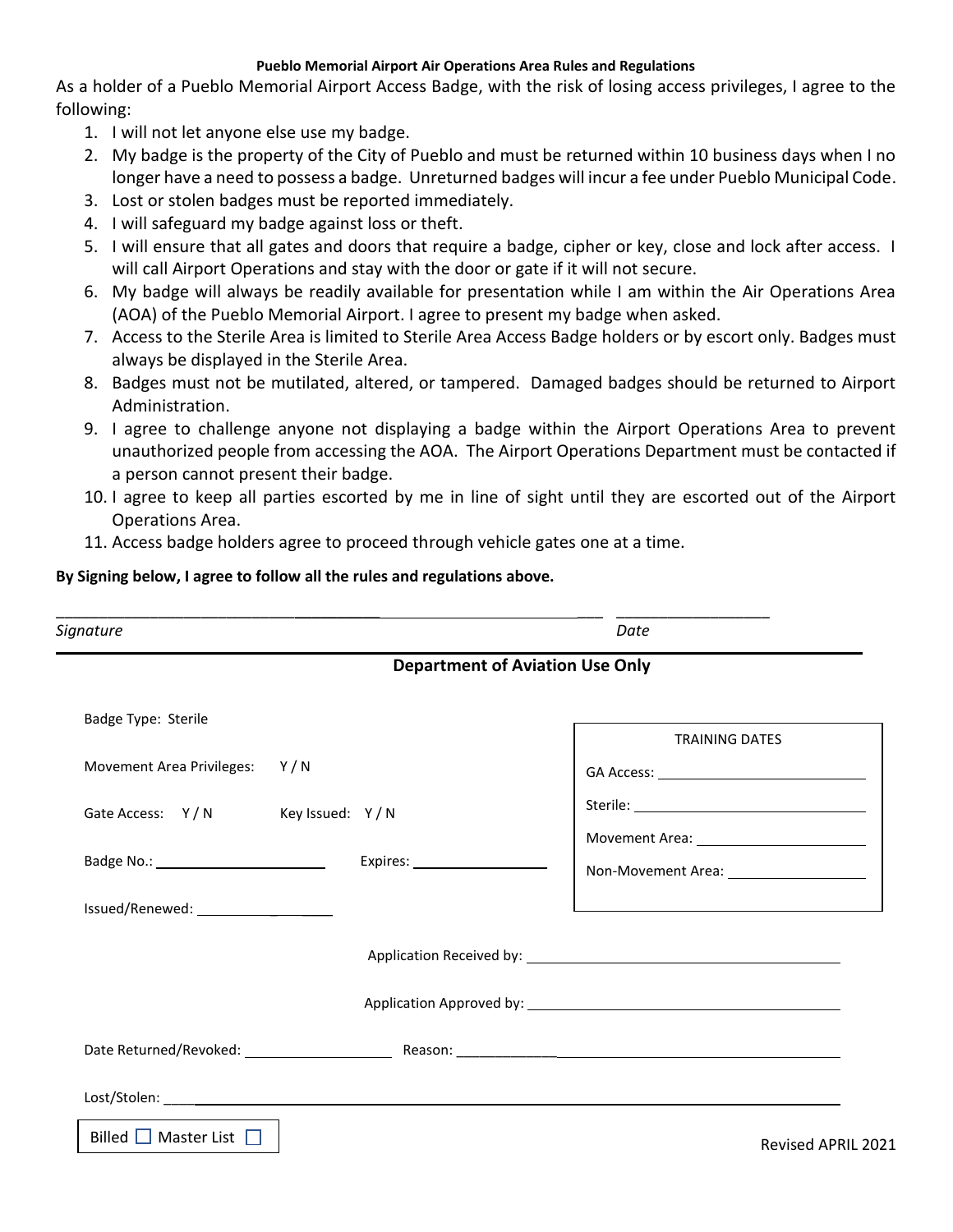# **LISTS OF ACCEPTABLE DOCUMENTS All documents must be ORIGINAL & UNEXPIRED**

Applicant must present a document from list A or both B & C. If applicant was born outside the United States, see below for additional instructions. \*\*

| <b>LIST A</b><br><b>Documents that Establish</b><br><b>Both Identity and</b><br><b>Employment Authorization</b>                                                                                                                                                                                                                                            | <b>OR</b>                                                                                                           | <b>LIST B</b><br><b>Documents that Establish</b><br><b>Identity</b><br><b>AND</b>                                                                                                                                                                                                                                                                                                                        |                                                                                          | <b>LIST C</b><br><b>Documents that Establish</b><br><b>Employment Authorization</b>                                                                                                                                                                                                                            |
|------------------------------------------------------------------------------------------------------------------------------------------------------------------------------------------------------------------------------------------------------------------------------------------------------------------------------------------------------------|---------------------------------------------------------------------------------------------------------------------|----------------------------------------------------------------------------------------------------------------------------------------------------------------------------------------------------------------------------------------------------------------------------------------------------------------------------------------------------------------------------------------------------------|------------------------------------------------------------------------------------------|----------------------------------------------------------------------------------------------------------------------------------------------------------------------------------------------------------------------------------------------------------------------------------------------------------------|
| 1. U.S. Passport or U.S. Passport Card<br>2. Permanent Resident Card or Alien<br><b>Registration Receipt Card (Form I-551)</b><br>3. Foreign passport that contains a<br>temporary I-551 stamp or temporary<br>I-551 printed notation on a machine-<br>readable immigrant visa<br>4. Employment Authorization Document<br>that contains a photograph (Form |                                                                                                                     | 1. Driver's license or ID card issued by a<br>State or outlying possession of the<br>United States provided it contains a<br>photograph or information such as<br>name, date of birth, gender, height, eye<br>color, and address<br>2. ID card issued by federal, state or local<br>government agencies or entities,<br>provided it contains a photograph or<br>information such as name, date of birth, |                                                                                          | 1. A Social Security Account Number<br>card, unless the card includes one of<br>the following restrictions:<br>(1) NOT VALID FOR EMPLOYMENT<br>(2) VALID FOR WORK ONLY WITH<br><b>INS AUTHORIZATION</b><br>(3) VALID FOR WORK ONLY WITH<br><b>DHS AUTHORIZATION</b><br>2. Certification of Birth Abroad issued |
| $1-766$<br>5. For a nonimmigrant alien authorized<br>to work for a specific employer<br>because of his or her status:<br>a. Foreign passport; and<br>b. Form I-94 or Form I-94A that has<br>the following:<br>(1) The same name as the passport;                                                                                                           |                                                                                                                     | gender, height, eye color, and address<br>3. School ID card with a photograph<br>Voter's registration card<br>4.<br>5.<br>U.S. Military card or draft record<br>6.<br>Military dependent's ID card<br>7. U.S. Coast Guard Merchant Mariner<br>Card                                                                                                                                                       | 4.                                                                                       | by the Department of State (Form)<br>$FS-545$<br>3. Certification of Report of Birth<br>issued by the Department of State<br>(Form DS-1350)<br>Original or certified copy of birth<br>certificate issued by a State,<br>county, municipal authority, or<br>territory of the United States                      |
| and<br>(2) An endorsement of the alien's<br>nonimmigrant status as long as<br>that period of endorsement has<br>not yet expired and the<br>proposed employment is not in<br>conflict with any restrictions or<br>limitations identified on the form.                                                                                                       |                                                                                                                     | 8. Native American tribal document<br>9.<br>Driver's license issued by a Canadian<br>government authority<br>For persons under age 18 who are<br>unable to present a document<br>listed above:                                                                                                                                                                                                           | 5 <sub>1</sub>                                                                           | bearing an official seal<br>Native American tribal document<br>6. U.S. Citizen ID Card (Form I-197)<br>7. Identification Card for Use of<br><b>Resident Citizen in the United</b><br>States (Form I-179)                                                                                                       |
| 6. Passport from the Federated States of<br>Micronesia (FSM) or the Republic of<br>the Marshall Islands (RMI) with Form<br>I-94 or Form I-94A indicating<br>nonimmigrant admission under the<br><b>Compact of Free Association Between</b><br>the United States and the FSM or RMI                                                                         | 10. School record or report card<br>11. Clinic, doctor, or hospital record<br>12. Day-care or nursery school record |                                                                                                                                                                                                                                                                                                                                                                                                          | 8. Employment authorization<br>document issued by the<br>Department of Homeland Security |                                                                                                                                                                                                                                                                                                                |

\*\*If you were born outside of the United States, you must also provide one of the **following numbers or documents: (1) Alien Registration #; (2) I-94 Form #; (3) Non-Immigrant Visa #; (4) US Passport #; (5) Certification of Naturalization #; (6) Certification of Citizenship #; or (7) Certification of Born Abroad (DS-1350, FS-545 or FS-240).**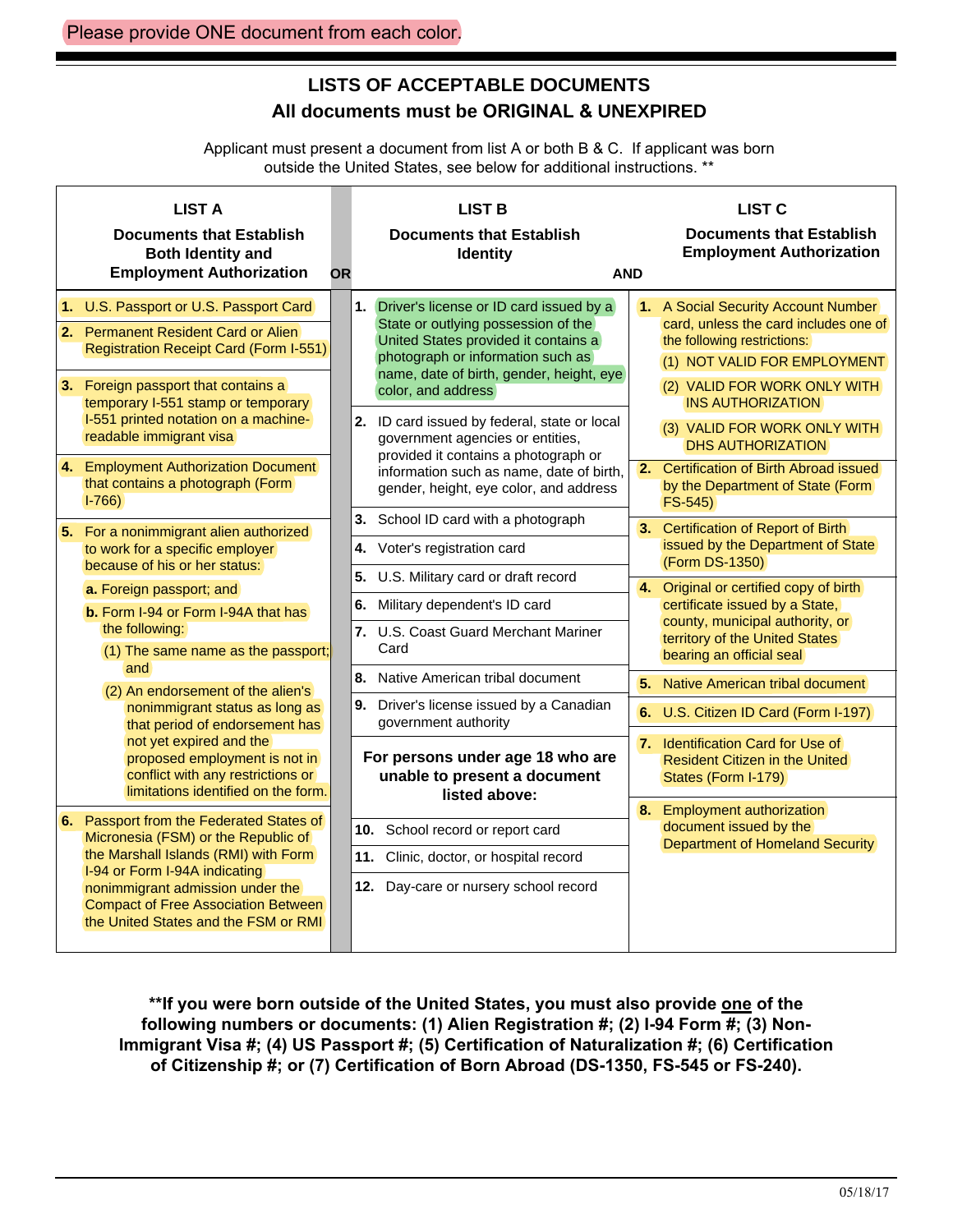### **INSTRUCTIONS TO SIGN UP FOR AAAE TRAINING**

All employees, tenants and contractors who have access to the Pueblo Memorial Airport are eligible to use this ANTN Digicast subscription. Training is free and a user account enables you to save a training history for future use.

To set up a user account:

#### Go to [www.antndigicast.com](http://www.antndigicast.com/)

- 1. Select "Create Account" to set up your account link. The user ID is limited to ten characters.
- 2. Fill out the entire form. All fields are required. The Airport/Org ID code is PUB.
- 3. Click "Register" and wait to receive an activation link at the email address you provided.
- 4. Click the activation link in the e-mail. Note: If you do not receive an e-mail within 30 minutes, please contact [digicastsupport@aaae.org](mailto:digicastsupport@aaae.org) and they will activate your account manually.
- 5. Now you can visit [www.antndigicast.com](http://www.antngigicast.com/) and log in with the account you just created.

To view videos:

- Click on "Topics" drop down menu on the right side of the screen
- Click on "Required Training" and select the video listed below.

## **Security Awareness for GA Tenants**

This video can be found by either searching the term "**Security Awareness for GA Tenants**" or looking in the Police/Public Safety/Security Category in the Topics dropdown menu.

**Duration:** 19 min **Tape Number:** 1766-2006

### **DO NOT TAKE THE TEST**

To print out the videos you have viewed

- Click on 'My History' at the top of any page on the site and print. Click the "printer friendly" link to print the history with your name. Your name must be printed.
- Provide the printout with your badging application to the Airport Administration Office. This is verification that you have viewed the requisite video to obtain your badge.